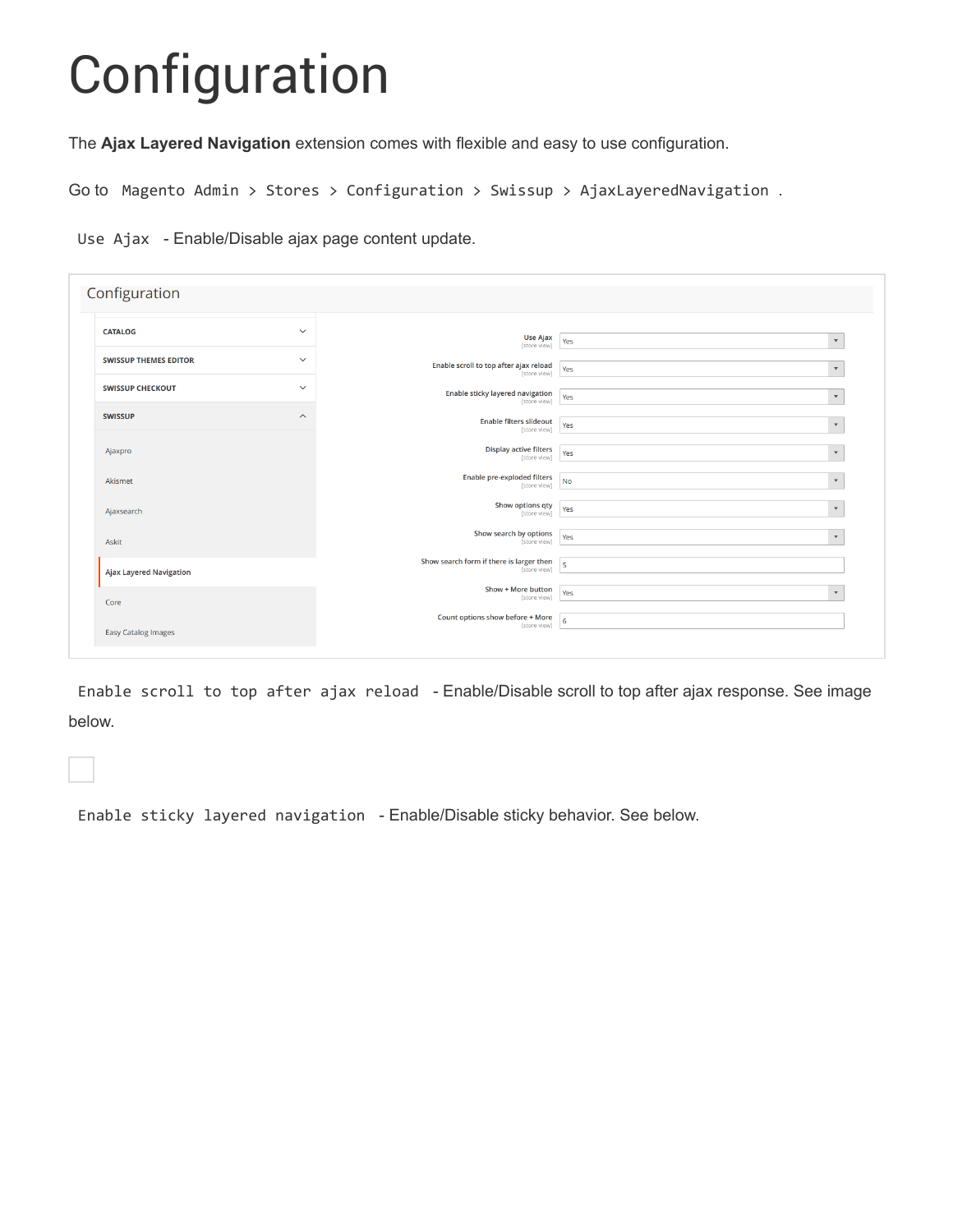

Enable filters slideout - Enable/Disable explode-implode filter sidebar behaviour. See below.



Display active filters - Show/Hide Applied filters. See below.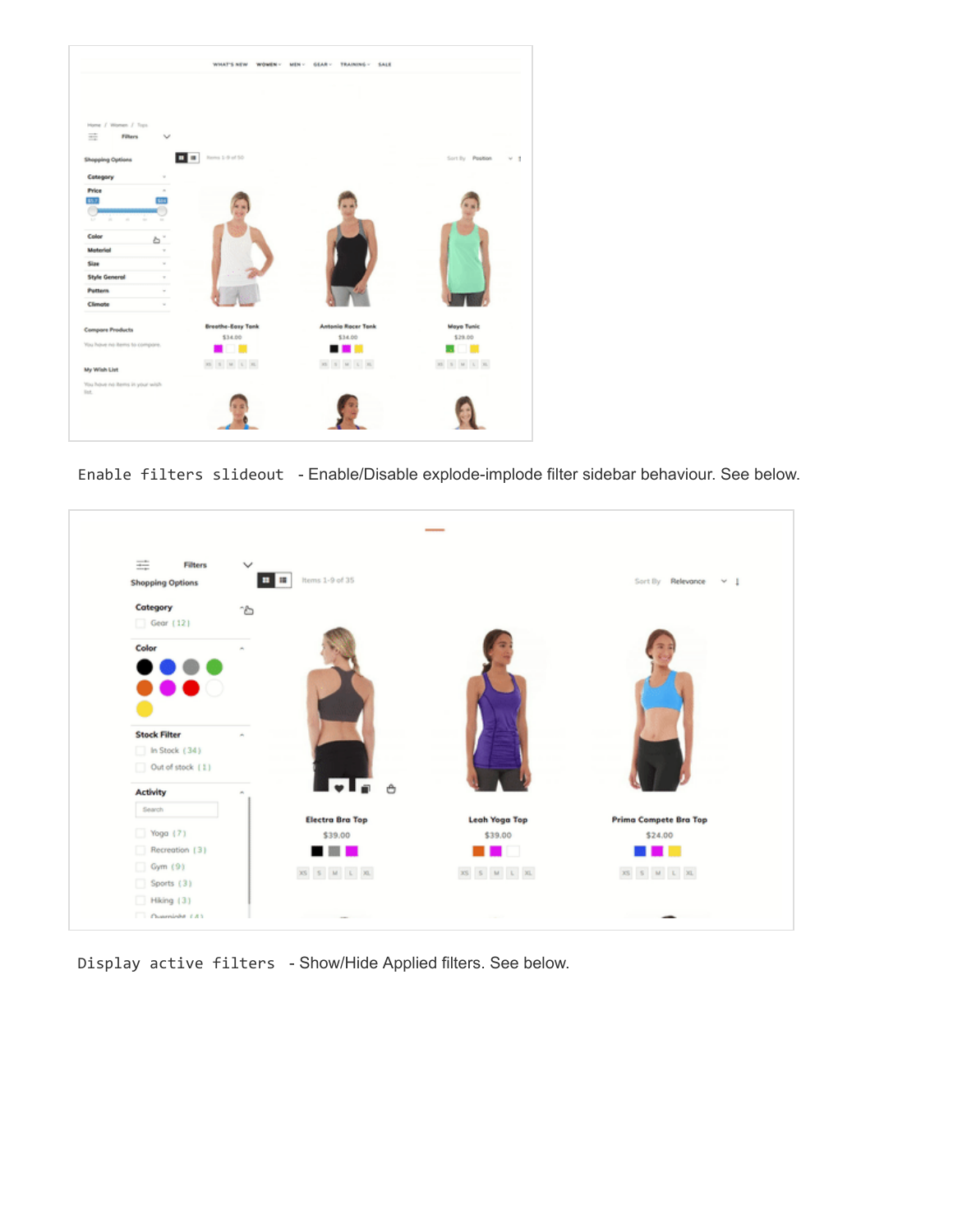Enable pre-exploded filters - Enable/Disable pre-exploded logic.

Pre-exploded filters - List of the attributes. When choosing, they will be shown on a frontend.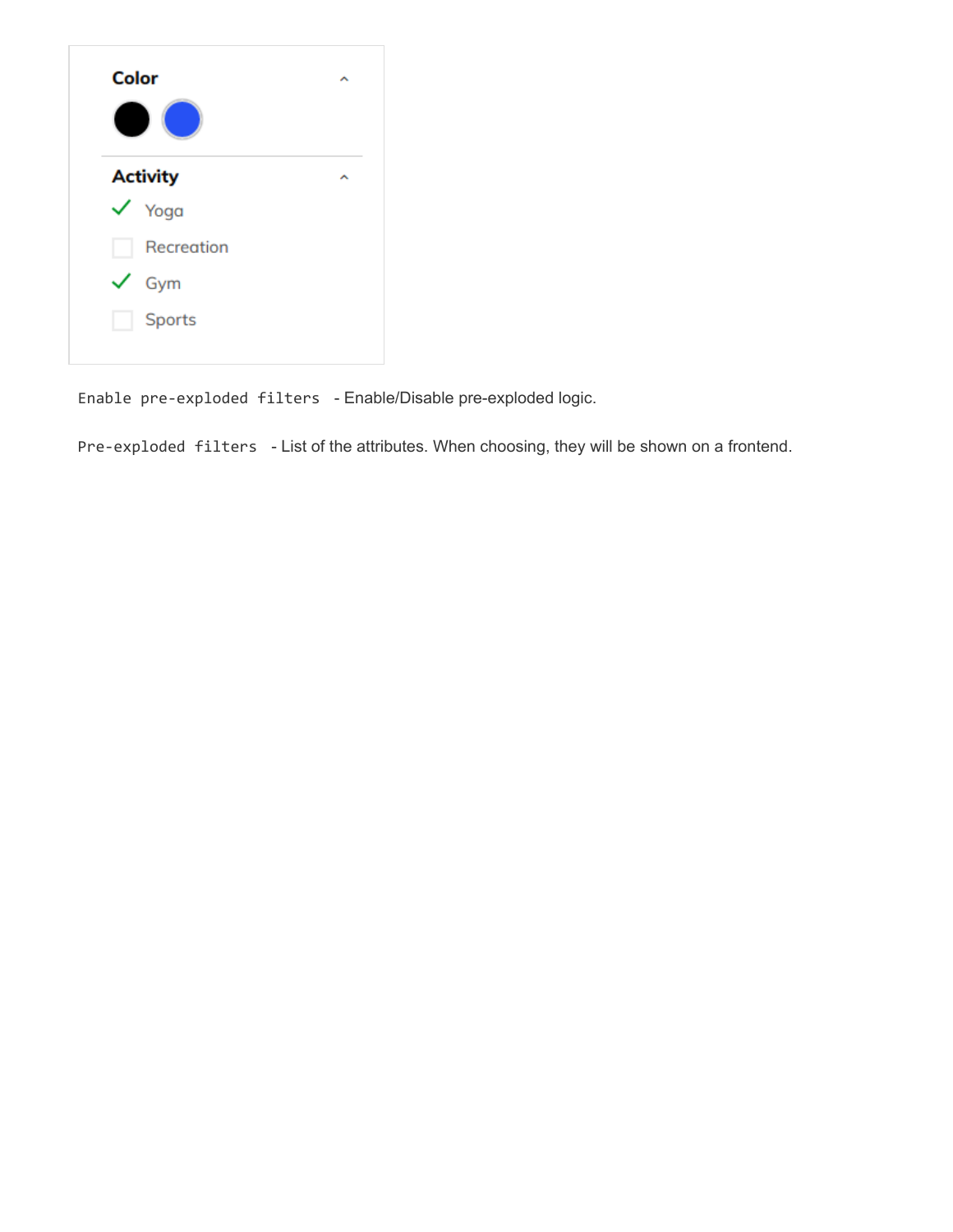| <b>Enable pre-exploded filters</b><br>[store view] | Yes                                  | $\overline{\mathbf{v}}$ |
|----------------------------------------------------|--------------------------------------|-------------------------|
| <b>Pre-exploded filters</b><br>[website]           | Category [category_gear]             |                         |
|                                                    | Style [style_bottom]                 |                         |
|                                                    | Style [style_general]                |                         |
|                                                    | Size [size]                          |                         |
|                                                    | Price [price]                        |                         |
|                                                    | Manufacturer [manufacturer]          |                         |
|                                                    | Color [color]                        |                         |
|                                                    | Quantity [quantity_and_stock_status] |                         |
|                                                    | Activity [activity]                  |                         |
|                                                    | Material [material]                  |                         |

## **Shopping Options**

| <b>Category</b>                                                                                                                                    |                               |
|----------------------------------------------------------------------------------------------------------------------------------------------------|-------------------------------|
| <b>Price</b>                                                                                                                                       |                               |
| \$32                                                                                                                                               | \$77                          |
| $\vert \cdot \vert + \vert - \vert$<br>$\vert \cdot \vert + \vert \cdot \vert$<br>$\pm$ - $\pm$ - $\pm$<br>Ï<br>$\pm$<br>Ï<br>32<br>43<br>55<br>66 | $\mathbb{I}=\mathbb{I}$<br>77 |
| Color                                                                                                                                              |                               |
| <b>Material</b>                                                                                                                                    |                               |
| <b>Size</b>                                                                                                                                        | ∼                             |
| $\mathbf{L}$<br>XL.<br>M.<br><b>XS</b><br>S                                                                                                        |                               |
| <b>Style General</b>                                                                                                                               |                               |

Show options qty - Enable/Disable the quantity of options.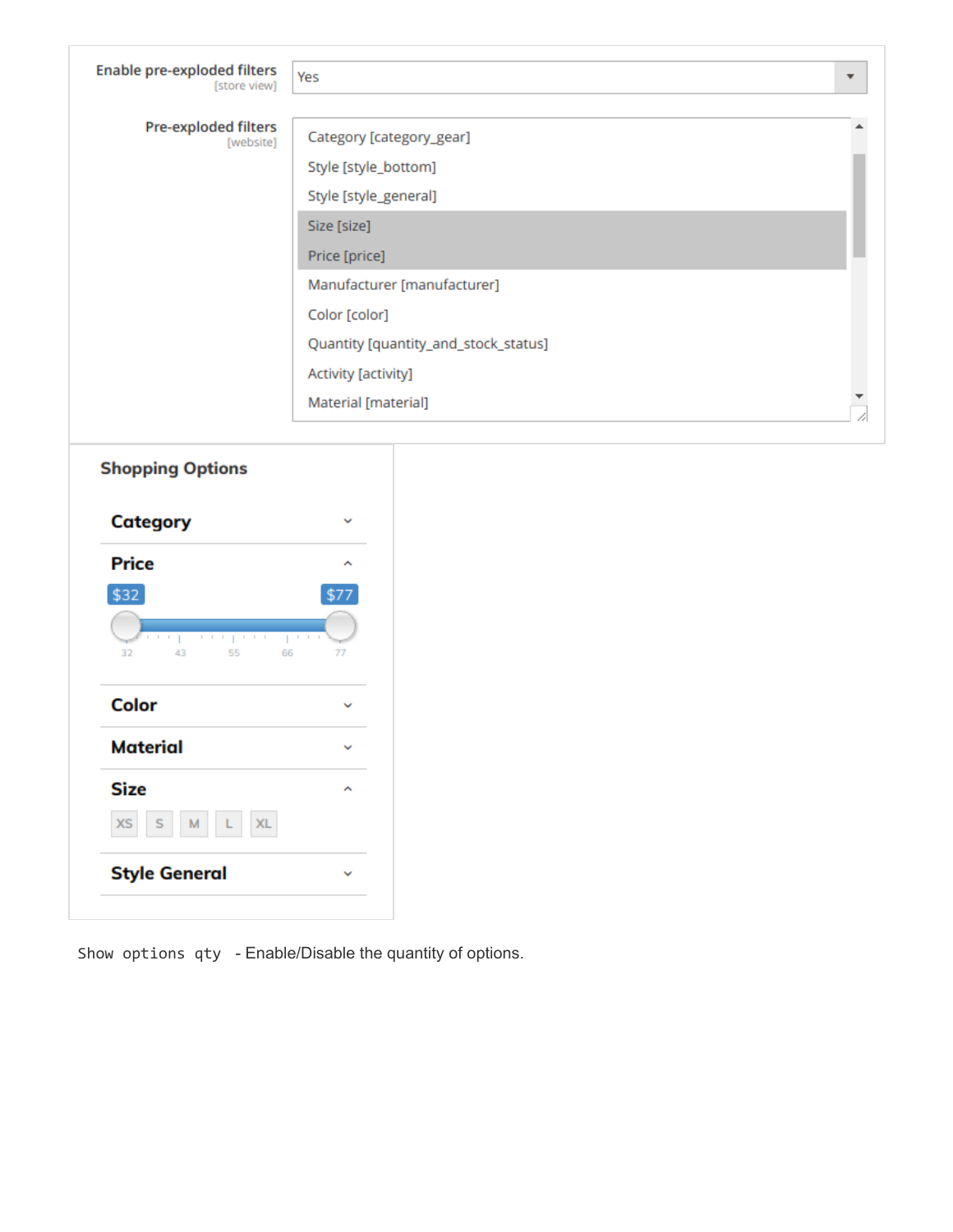| <b>Style General</b> | <b>Style General</b> |  |
|----------------------|----------------------|--|
| Search               | Search               |  |
| Insulated $(4)$      | Insulated            |  |
| Jacket (12)          | Jacket               |  |
| Lightweight (6)      | Lightweight          |  |
| Hooded (5)           | Hooded               |  |
| Heavy Duty (1)       | <b>Heavy Duty</b>    |  |
| Rain Coat (2)        | <b>Rain Coat</b>     |  |

## The display of search box in a product filter

A handy search box will help your customers find the items instantly.

Show search by options - Enable/Disable a search box by options.

Show search form when options count is larger than - show search if there are more options than 5 for example. It depends on the previous config option.

|                     | <b>Climate</b>  |
|---------------------|-----------------|
| <b>Climate</b><br>∼ | Search          |
| All-Weather (8)     |                 |
| Cold $(4)$          | All-Weather (8) |
| Cool (17)           | Cold $(4)$      |
| Indoor (35)         | Cool (17)       |
| Mild (16)           | Indoor (35)     |
| Rainy (2)           | Mild (16)       |
|                     | Rainy (2)       |
| <b>Climate</b><br>× |                 |
| Co                  |                 |
| Cold $(4)$          |                 |
| Cool (17)           |                 |